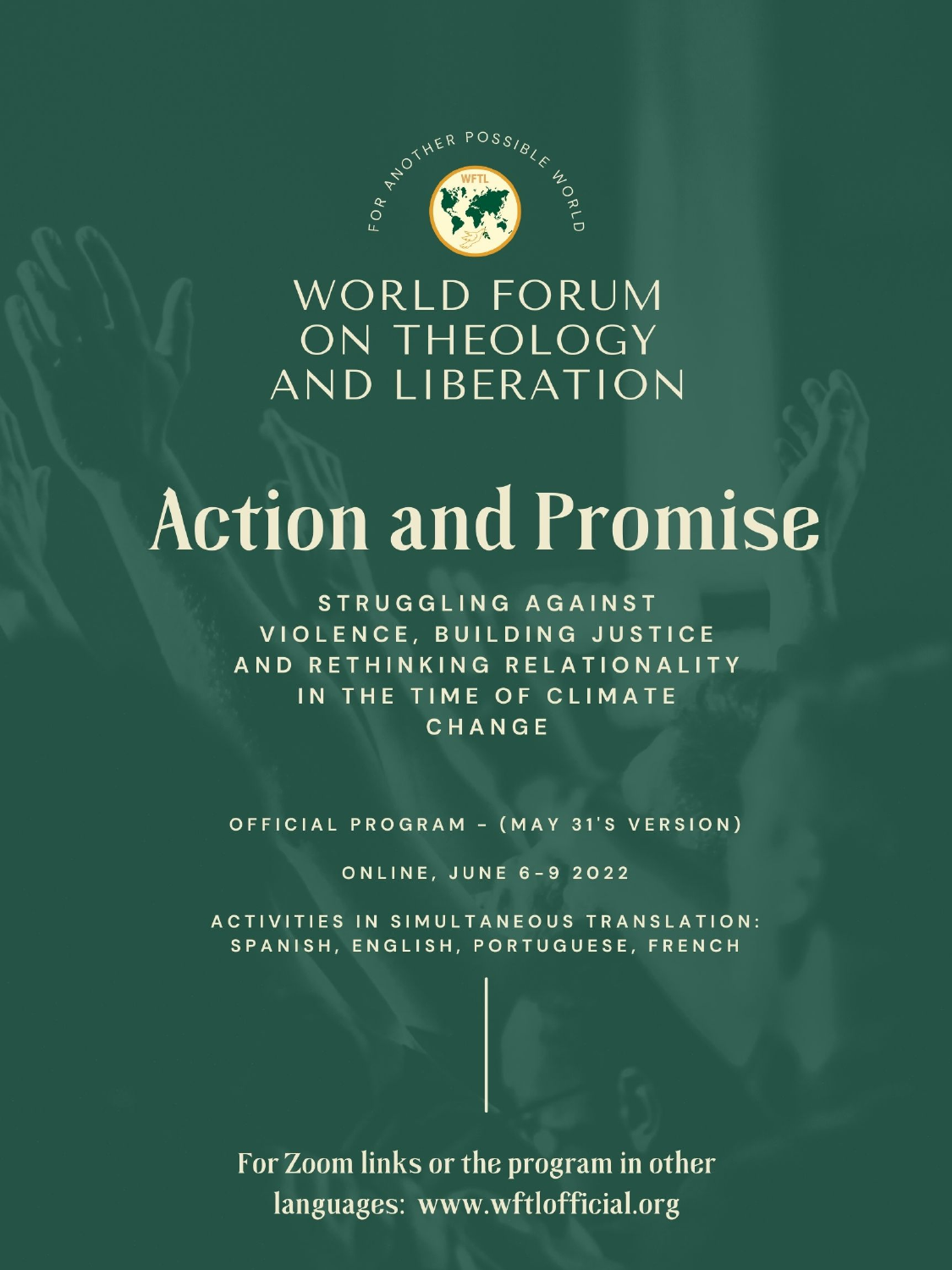### **WFTL 2022 Program**

## **June 6 to 9, 2022, online**

**To participate: [wftlofficial.org](https://d.docs.live.net/84489e23c2ba2d08/UdeM/%C3%89tudes%20des%20religions/Deuxi%C3%A8me%20cycle/FMTL/2022/wftlofficial.org)**

**Simultaneous translation: Spanish, English, Portuguese, French**

| Date                                                                                                                                                                         | Monday June 6<br>Day 1                                                                                                 | Tuesday June 7<br>Day 2                                                                                                                           | Wednesday June 8<br>Day 3                                                                                                                     | Thursday June 9<br>Day 4                                                                                                                                                                                    |
|------------------------------------------------------------------------------------------------------------------------------------------------------------------------------|------------------------------------------------------------------------------------------------------------------------|---------------------------------------------------------------------------------------------------------------------------------------------------|-----------------------------------------------------------------------------------------------------------------------------------------------|-------------------------------------------------------------------------------------------------------------------------------------------------------------------------------------------------------------|
| <b>Themes</b>                                                                                                                                                                | <b>Liberation Theologies</b><br>and the World Social<br><b>Forum</b>                                                   | <b>Eco-justice and Climate</b><br>Change                                                                                                          | <b>Liberating Practices of</b><br><b>Resistance</b>                                                                                           | Depatriarchalizing and<br><b>Decolonizing Theology</b>                                                                                                                                                      |
| 7:30 to 8:00 a.m. (Mexico)<br>8:30 to 9:00 a.m. (Montreal)<br>9:30 to 10:00 am (Porto Alegre)<br>3:30 to 4:00 p.m. (Nairobi)<br>6:00 to 6:30 p.m. (New Delhi)                | Moderators: Selenir<br>Kronbauer (São Leopoldo)<br>and Jean-François Roussel<br>(Montréal)<br>· Welcoming<br>· Opening | <b>Moderator: Denise Couture</b><br>(Montréal)<br>· Welcoming<br>· Review of Day 1 by Jaisy<br>Joseph (Seattle) and<br>Philomena Mwaura (Nairobi) | Moderator: Cesar Kuzma<br>(Rio de Janeiro)<br>· Welcoming<br>· Review of Day 2 by Mary<br>Getui (Nairobi) and Diego<br>Irrarazaval (Santiago) | Moderators: Selenir<br>Kronbauer (São Leopoldo) and<br>Jean-François Roussel<br>(Montréal)<br>· Welcoming<br>· Review of Day 3 by Luiz<br>Carlos Susin (Porto Alegre) and<br><b>Wairimu Churu (Nairobi)</b> |
| 8:00 to 9:20 a.m. (Mexico)<br>9:00 to 10:20 a.m. (Montreal)<br>10:00 to 11:00 a.m. (Porto Alegre)<br>16:00 to 17:20 p.m. (Nairobi)<br>18:30 to 19:50 p.m. (New Delhi)        | Panel 1: Liberation<br>Theologies in Contexts.<br>International Panel                                                  | Panel 3: Eco-Justice and<br>Climate Change 1                                                                                                      | Panel 5: Liberatory<br>Practices of Resistance 1                                                                                              | <b>Panel 7:</b> Giving Birth to a<br>new World: Feminists in<br>Religion                                                                                                                                    |
| Break<br>9:40 to 11:30 (Mexico)<br>10:40 am to 12:30 pm (Montreal)<br>11:40 to 13:30 p.m. (Porto Alegre)<br>17:40 to 19:30 p.m. (Nairobi)<br>20:10 to 22:00 p.m. (New Delhi) | Panel 2: Theological<br>Analysis of the WSF                                                                            | Panel 4: Eco-justice and<br>Climate Change 2                                                                                                      | Panel 6: Liberating<br><b>Practices of Resistance 2</b>                                                                                       | Panel 8: Decolonizing<br><b>Theology</b><br>Closing of the forum                                                                                                                                            |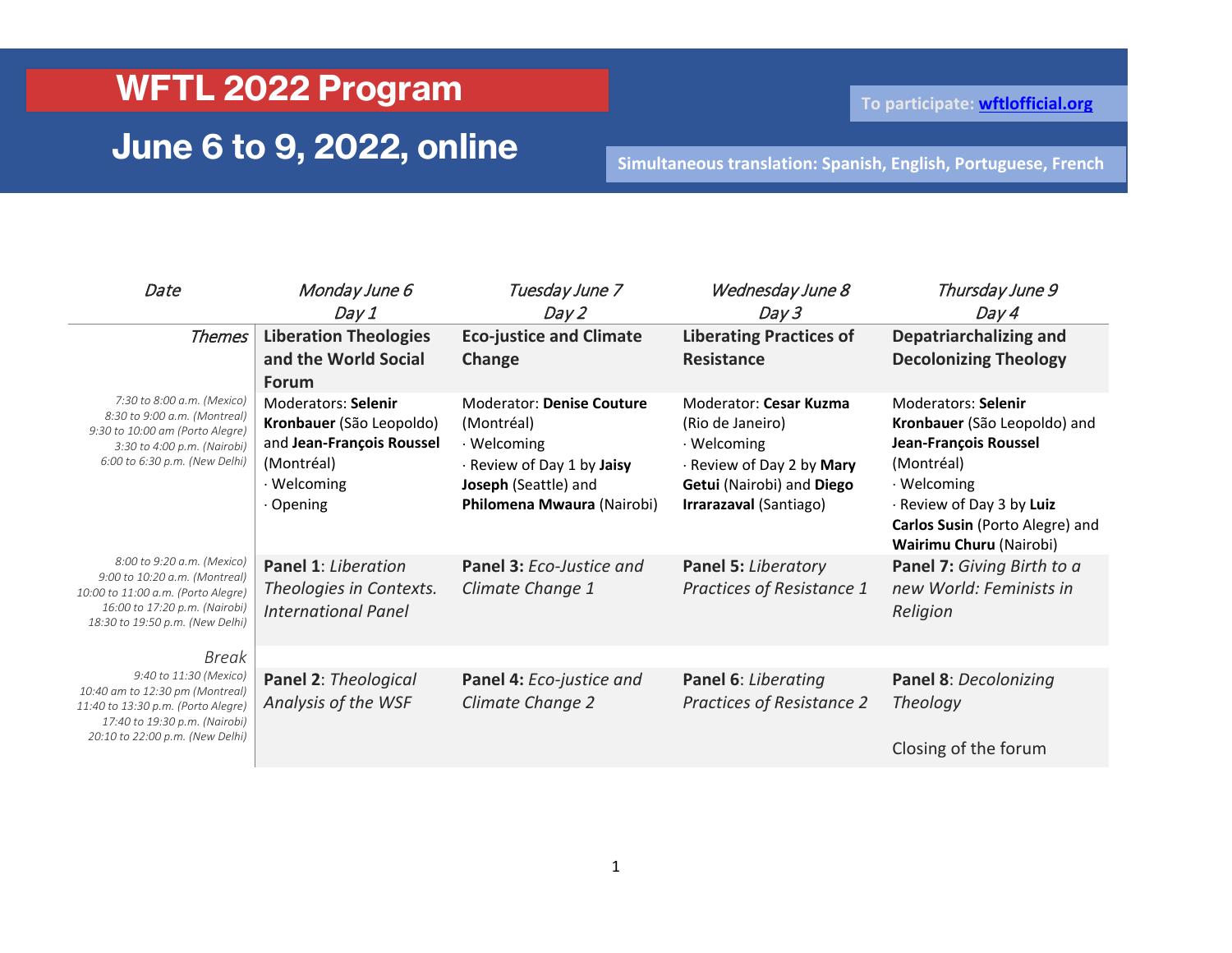# **Panels**

#### **Day 1, Monday, June 6 - Liberation theologies and the World Social Forum**

#### **Panel 1, English/Spanish**

Panel 1, Liberation Theologies in Contexte: *International Panel,* Moderator: **Kochurani Abraham** (Kerala, India)

Within the framework of the general theme of the forum: "Action and promise, Struggling against violence, building justice and rethinking relationality in the time of climate change", each speaker will present an aspect of the practice of liberation, struggling in life and death situations. The objective is to present some strong ideas, so that each one can make his or her theological proposal of liberation from the most urgent point of view from their perspective.

With **Aruna Gnanadason** (India), **Nontando Hadebe** (Africa), **Pedro Gutiérrez** (Chiapas), **Munther Isaac** (Palestine), and **Anna Karin** (Sweden).

#### **Panel 2, French/Spanish**

Panel 2, Theological Analysis of the WSF, Moderator: **Rufus Burnett (New York)**

**Rosy Elva Zuniga :** Specialist in popular education, coordinator of the facilitating group of the WSF 2022, she is also Secretary General of the Consejo de Educación Popular de América Latina y el Caribe - CEAAL and member of the Instituto mexicano para el Desarrollo Comunitario (IMDEC).

**Jesus Alejandro Ortiz Cotte** : Member of the Executive Committee and Methodology Committee of the World Forum on Theology and Liberation, he is a professor at the Iberoamericana Puebla University (Mexico City), a member of ASETT, as well as many grassroots and theology groups in a perspective of liberation.

**Jean-François Roussel** : Executive Coordinator of the World Forum on Theology and Liberation, he is a professor at the Université de Montréal (Canada), a member of EATWOTT, an advisor to the Canadian Theological Society and involved in the network of Christian grassroots groups in Quebec.

This panel aims to take a look back at the recent World Social Forum in Mexico City (May 2022), which took place on the theme "Another world emerging from the coronavirus pandemic". In many ways the realization of this WSF represented a great challenge in the circumstances of the pandemic. A few weeks later, what can we take away from it? What can we learn about the emergence of this "other world" in the midst of the pandemic and beyond? The panel will try to analyze the event itself but also in the history and present of the World Social Forum and alterglobalism. From a perspective of solidarity, openness and lucidity, we will listen to a central actor in the Mexico City process; then we will try to sketch out avenues of theological analysis.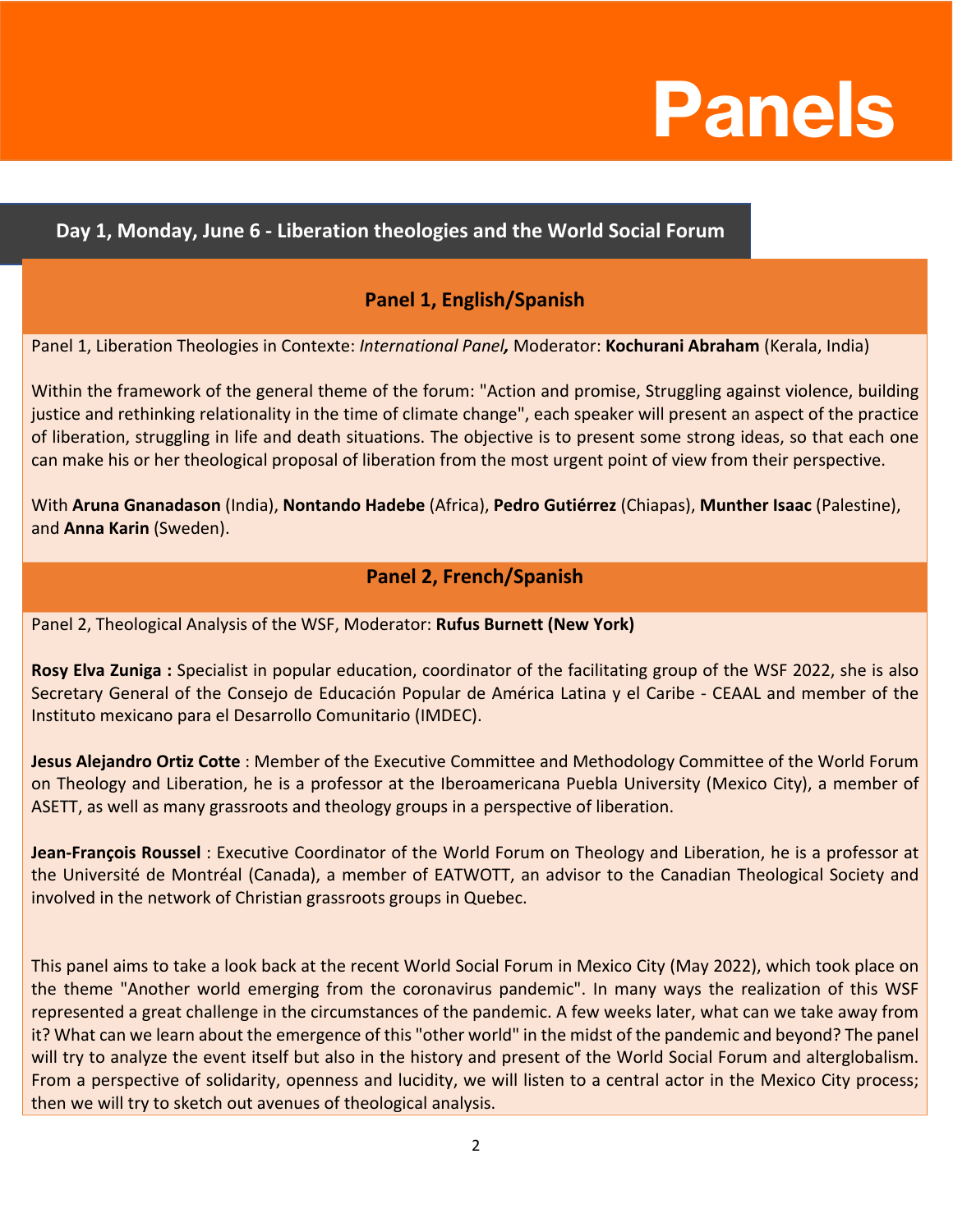#### **Day 2, Tuesday June 7 - Eco-justice and Climate Change**

| Panel 3, English/Spanish                           | Panel 4, Portuguese/English                                                                              |
|----------------------------------------------------|----------------------------------------------------------------------------------------------------------|
| · Diego Irrarazaval, Latin America, Chile. (SPA)   | · Cesar Kuzma, Latin America, Brazil. (POR)                                                              |
| <b>Planetary Grief and Ethical Healing</b>         | Hopes, Resistances and Collective Responsibilities:<br>the Encyclical Laudato Si' and the Call for a new |
| · Gareth L.M. Rowe, Europe, UK. (ENG)              | Social and Environmental Ethics in view of the                                                           |
| A Liberated and Ecological Economic Enabling       | <b>Commitment to the Common House</b>                                                                    |
| <b>Environment: Reflections on Catholic Social</b> |                                                                                                          |
| Teaching in Light of the Pandemic (CAFOD)          | · Adam K. arap Chepkwony, Africa, Kenya, (ENG)<br>Climate Change in East Africa. A layman's              |
| · Afonso Murad and Santiago Pastrana, Latin        | Perspective on the Effects of Climate Change in East                                                     |
| America, Brazil. (SPA)                             | Africa                                                                                                   |
| The Commons and the Care of the Common             |                                                                                                          |
| House. An interdisciplinary Reading with           | · Marta Luzie and Luiz Albertus Sleutjes, Latin America,                                                 |
| Ecotheology                                        | <b>Brazil. (POR)</b>                                                                                     |
|                                                    | The Biblical Basis of the Concept of Redistributive                                                      |
|                                                    | Justice in Mt 5:6 and Mt 5:45                                                                            |

#### **Day 3, Wednesday, June 8 - Liberatory Practices of Resistance**

| <b>Panel 5 French/Portuguese</b>                                                                                    | <b>Panel 6, English/Spanish</b>                                                                |
|---------------------------------------------------------------------------------------------------------------------|------------------------------------------------------------------------------------------------|
| · Erico Hammes, Latin America, Brazil. (POR)<br>Peace Theology and Nonviolence: the<br><b>State of the Question</b> | · Yolanda Chavez, North America, Los Angeles. (SPA)<br><b>Spirituality in Female Migration</b> |
|                                                                                                                     | · Kemdirim Otitodirichukwu Protus, Africa, Nigeria. (ENG)                                      |
| . Obrillant Damus, Caribbean and North                                                                              | Assuaging the Predicaments of Migrants (Matthew 22:35):                                        |
| America, Haiti, Quebec, UNESCO. (FR)                                                                                | the Experience of the Igbo (1967-1970)                                                         |
| Regenerative and Reparative Pedagogy                                                                                |                                                                                                |
|                                                                                                                     | · Veronika Maria Thaller, Europe. (SPA)                                                        |
| · Ariane Collin and others, North America,                                                                          | <b>Only to Orbán the Glory?!</b>                                                               |
| Québec. (FR)                                                                                                        | A Subversive Reflection from the Lutheran Community                                            |
| Reshaping of the Social Justice Christian<br><b>Movement in Quebec</b>                                              | of the House of Mandak                                                                         |
|                                                                                                                     | · Alejandro Nava, North America, Arizona. (SPA)                                                |
|                                                                                                                     | Liberation, Activism and Religion in Hip-Hop and                                               |
|                                                                                                                     | Reggaeton                                                                                      |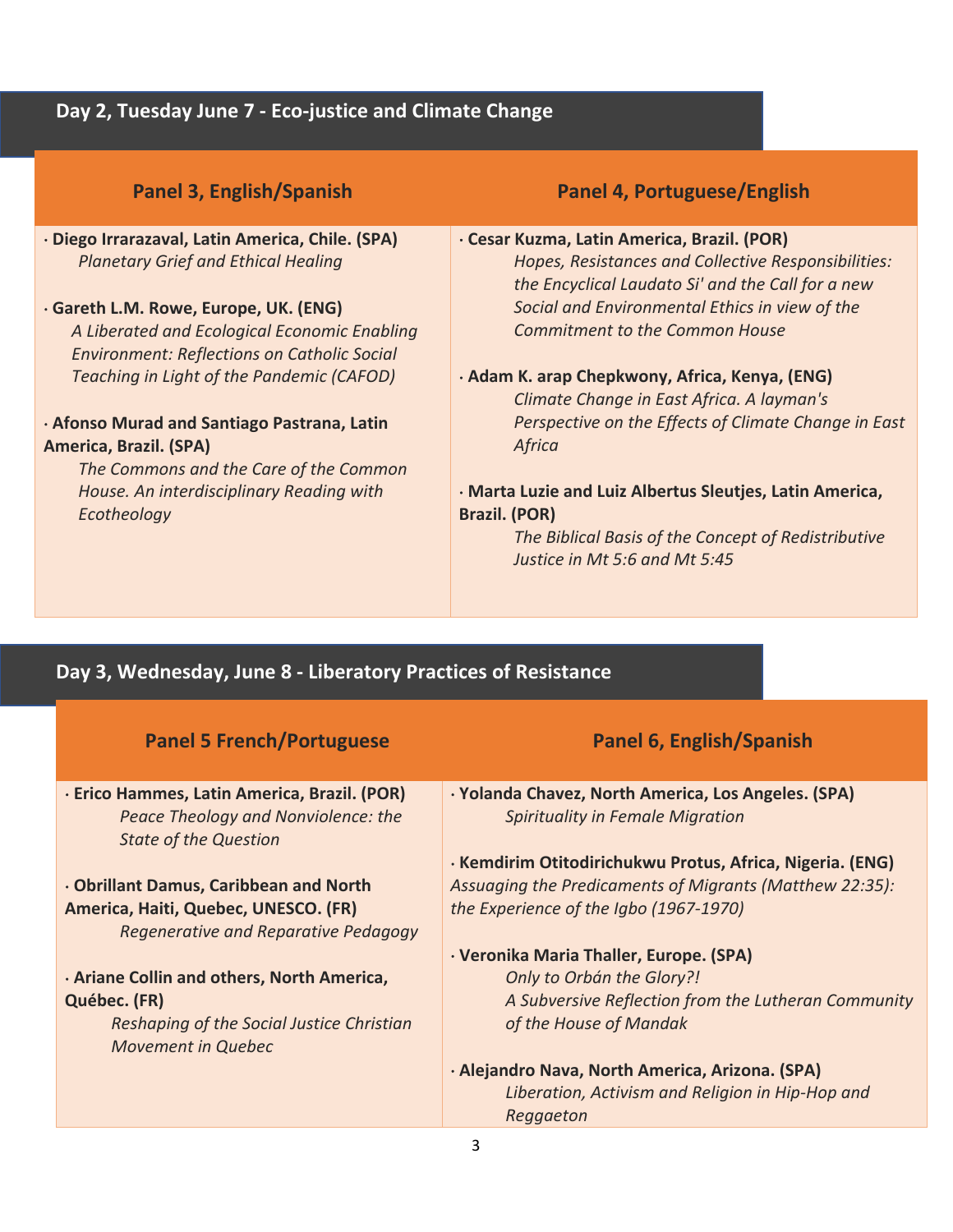**Day 4, Thursday, June 9 - Depatriacalizing and Decolonizing Theology**

**Panel 7, English, Spanish, French**

#### **Giving Birth to a New world: Feminists in Religion**

*With*

**Luiza Tomita**, moderator, Brazil **Sofía Chipana**, Comunidad de Teólogas Indígenas de AbyaYala, Bolivia **Aye Nwe,** Dee Hlaing Than Women (*Women's Sounds of Wave*) **Letícia Rocha**, Catholics for a Free Decision, Brazil **Denise Couture**, L'autre Parole, Québec **Florence Ollivry**, Maria'M, Québec **Zakia Soman**, Bharatiya Muslim Mahila Andolan, India **Kochurani Abraham**, Sisters in Solidarity, India

Since the second half of the 20th century, women have made significant achievements in all spheres of life: labour market, health care, academia and politics, to name a few. These achievements have substantially improved the quality of life in terms of bringing more children to school, better health care for more people, enhancement of food production and in the framing of public policies. Yet, famine, wars, homicides, racial crimes, homophobia, are still in the first page of the newspapers, calling our attention to a still unequal and unjust world.

Going beyond development questions, women's voices are increasingly being heard in the struggle for justice and dignity on questions related to reproductive rights, against abuse, rape, and all forms of gender violence. Women have also started questioning religious beliefs and practices that legitimize their oppression and seek inclusion, equality and partnership in everything that affects their lives and the lives of other marginalized sections in society. Women have been in the forefront raising environmental concerns and continues to be the strongest voice seeking ecological justice and the care of the earth.

As theologians and social activists, we have been active in feminist networks. We want this workshop to be a platform bringing together the feminist's voices in religion, of various network groups, especially the grassroots, from different regions and continents. Through our courageous determination to end war, military oppression, gender violence, starvation, racism and all kinds of injustice, we are giving birth to a new world. And we proclaim aloud - Another World is Possible!

Kochurani Abraham (India), Denise Couture (Québec) and Luiza Tomita (Brazil)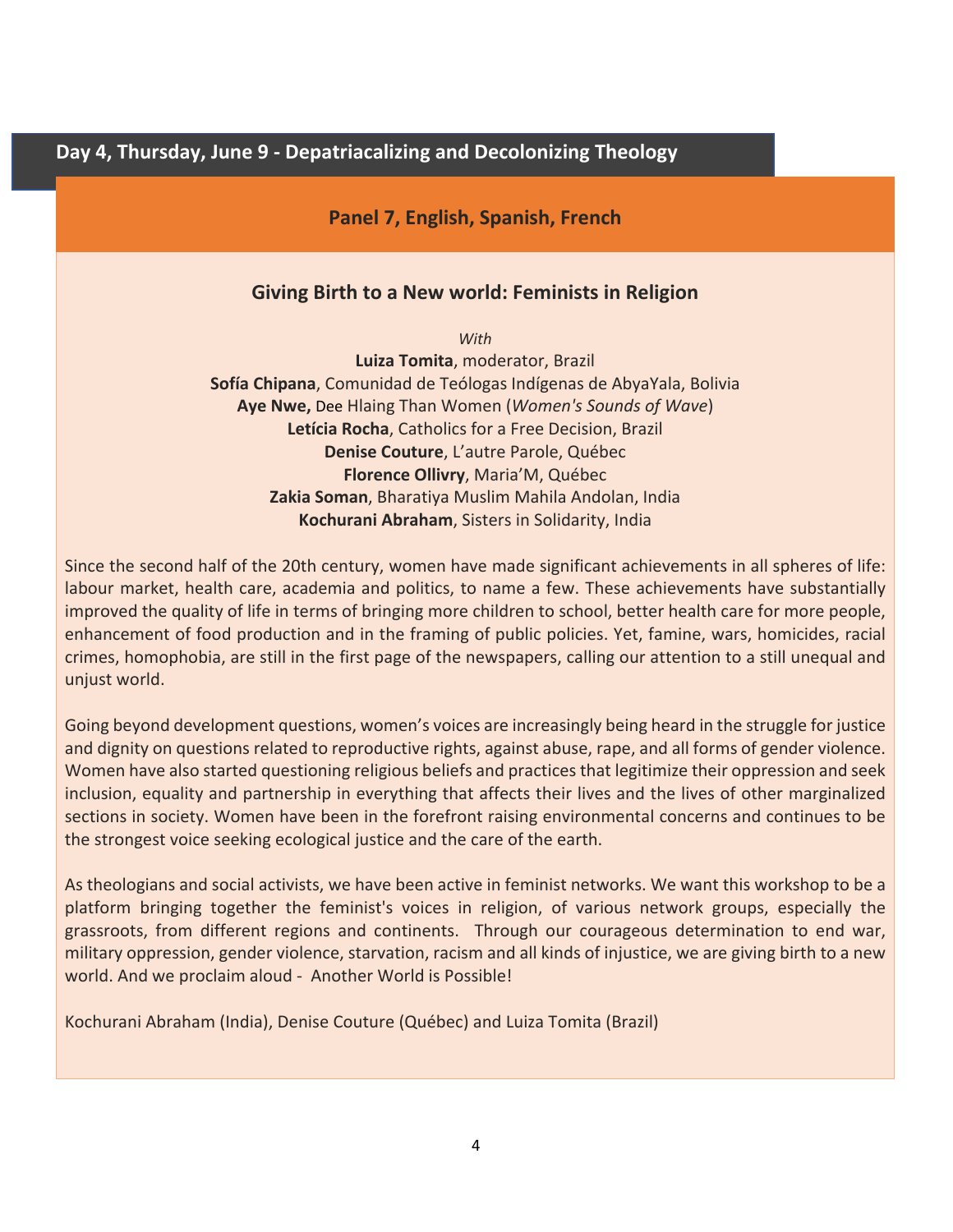#### **Day 4, Thursday, June 9 - Depatriacalizing and Decolonizing Theology**

#### **Panel 8, French and English**

⋅ **Ignace Ndongala,** North America, Quebec. (FR)

*The Decolonization of Theological Knowledge in DR Congo: Perspectives of an Inculturated and Liberating African Theology*

⋅ **Karl M. Gaspar, Philippines.** (ENG) *The Rise of Decolonial Theology in the Philippines to Promote Climate Justice*

⋅ **César "CJ" Baldelomar**, North America, United States. (ENG) *Imagining What Never was: Potential Responses to the Colonial Matrix of Power: on the Rights of Nonhuman Animal*

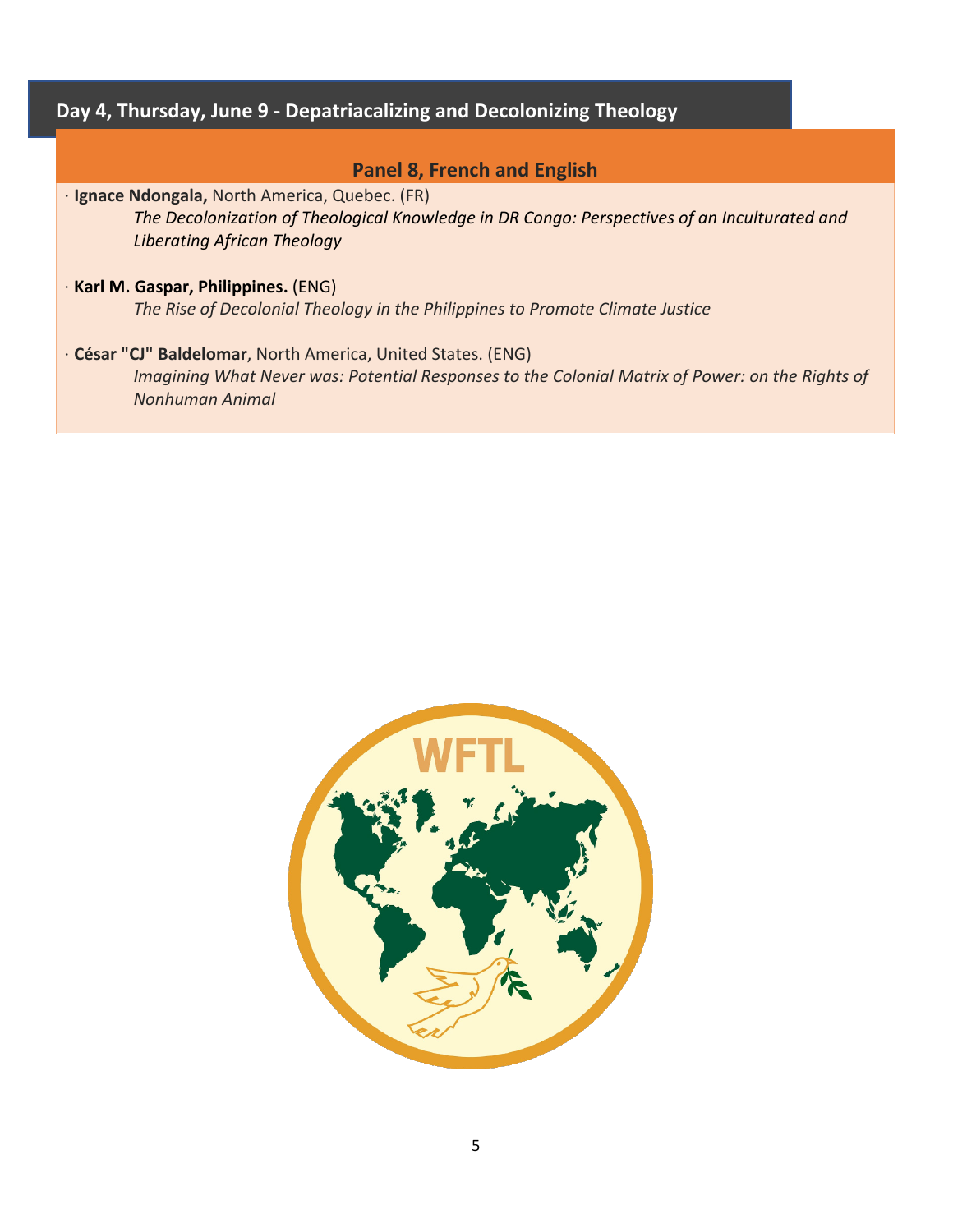# **Abstracts**

**Kochurani Abraham** is a feminist theologian, researcher and trainer from India. **Denise Couture** is an associate professor at the Institute of Religious Studies at the University of Montreal. **Luiza E. Tomita** is a feminist theologian, researcher in Brazil, and has been active in working with grassroots women struggling against domestic violence.

*Birthing a New World: Feminists in Religion*

It is an undeniable fact that the world we inhabit today in the first decades of the 21st century is not at its best. While the climate crisis, already declared a climate emergency, continues to have a devastating effect on all aspects of life, the pandemic has set in. Whether the COVID 19 virus emerged from the Chinese "wet markets" or from some other sources, what is clear is that it has deepened the vulnerability of an already fragile planet. In addition to the destruction of the world's health and economy, the pandemic has served to expose the many shades of human vulnerability in all its nakedness. It has rendered all human beings helpless, regardless of the "masks of power" there have been. Regardless of their economic, political or religious power, it is the marginalized sectors that have had to bear its brunt the most. While human beings around the world have taken a deep breath of fresh air watching the waves of the pandemic, a new alarming danger has threatened life in this world with the outbreak of the Eastern European war. As long as human greed recognizes no limits, it will invent reasons to destroy whomever is taken as the other, leading to devastating consequences for all forms of life. War within and between religions remains another major threat that shatters the integrity of any given social fabric. It is in this context that we consider the urgency of birthing a new world, so that life can be more livable for humans and other creatures on this planet. This workshop will bring together feminist religious groups from around the world, especially from Asia, Africa and the Americas. In the first part of the workshop, a person representing the group will present on their prophetic and liberating commitments to building a new world founded on justice, equality and inclusion. The second part of the workshop will be an interactive session during which participants will identify the strengths of each group; inspirations that can be drawn from their commitments; convergences; and solidarities that can be built between the groups.

**César "CJ" Baldelomar,** LL.M., J.D., Ph.D. candidate, Boston College.

*Imagining What Never was: Potential Responses to the Colonial Matrix of Power: on the Rights of Nonhuman Animal*

The global pandemic, which exposed and exacerbated global inequalities, has left many acutely aware of what it means to live in precariousness, what it means to teeter on the edge of non-existence. Also, in light of the pandemic, the systems of international and national law and order (which uphold sovereignty and speak of human rights) have been met with widespread skepticism and despair by diverse and divergent individuals and communities. These are signs of a growing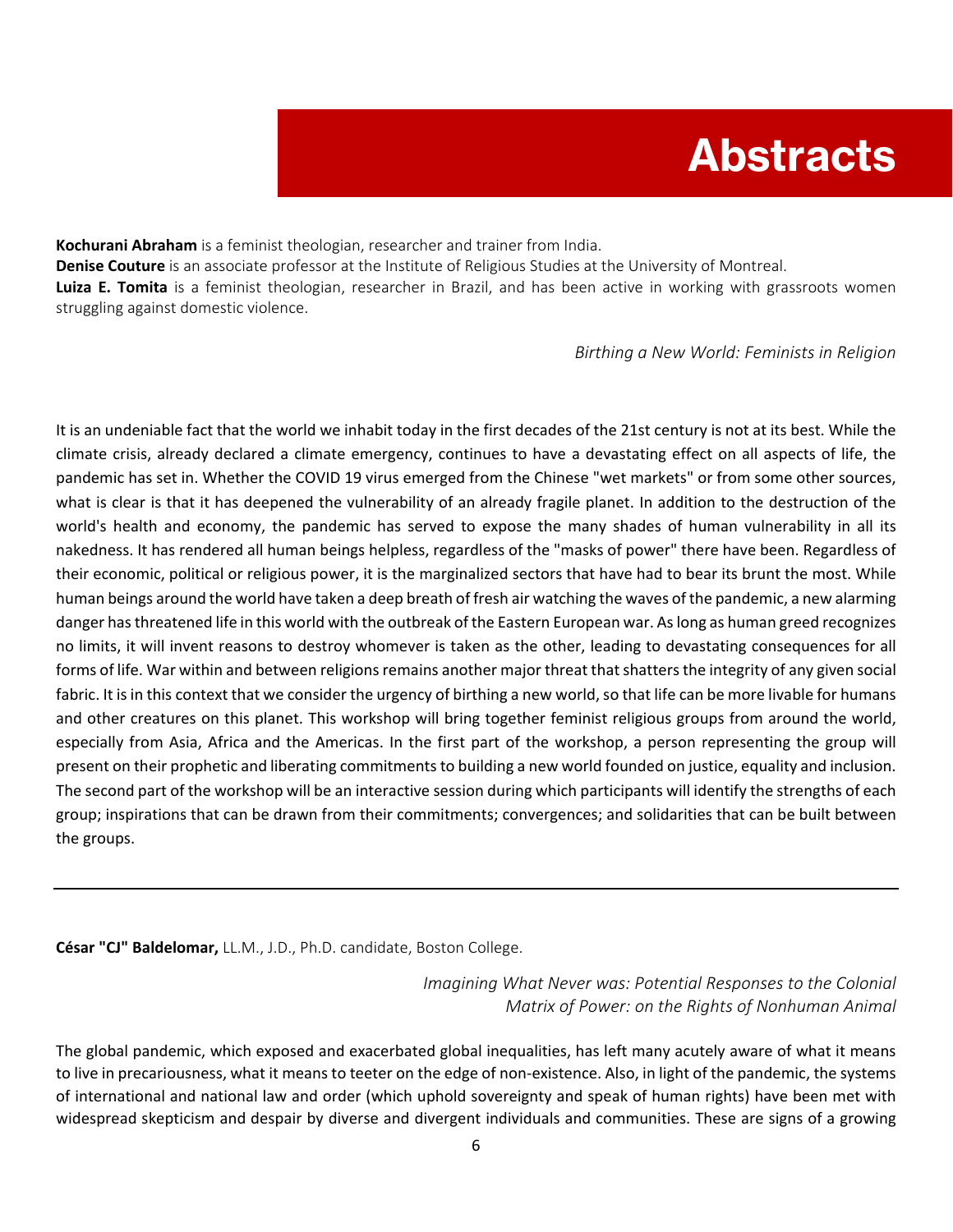awareness of the breakdown of the current colonial matrix of power, which depends on a bifurcated system that sustains some life at the expense of other lives. Some lives matter only insofar as they contribute to the sustainability of current matrices of power, usually to the benefit of normative bodies. Disposables include nonhuman animals and the very natural world itself. Valued only as chattel, nonhuman animals remain unprotected in the international sphere. But there has been an "animal turn" in recent academic and popular discourses. This presentation considers how current legal notions of personhood and concepts of relationality might be reinvented, fragmented, or expanded in light of nonhuman animal rights perspectives and the reality of the ontological terror that humans actually "matter" differently in practice. Embracing epistemological nihilism toward dominant theopolitical paradigms (such as hope, salvation, and progress) and adopting a despairing stance toward dominant social institutions might be the first steps in imagining what might emerge despite industrial-techno capitalism's belated destruction of all kinds of bodies and the natural world.

**Yolanda Chavez**, member of EATWOT/ASETT.

*Spirituality in Female Migration: Women Crossing Borders*

This group was born in the context of catechetical ministries in the Archdiocese of Los Angeles. It is made up of migrant women who profess a Catholic faith and whose spirituality is defined by certain characteristics: it is nourished by their own experience which is reflected upon and shared in circles of dialogue in order to be enlightened by the collective wisdom. The purpose is to liberate and keep ourselves as a group in the face of the realities of life. This has been a spirituality of margins and frontiers. Not only geographic limits, since it is developed in a context between the United States and Mexico, but also because in it, existential, cultural and ethnic lines are constantly being crossed within the communitarian process in which it is conceived. Spirituality in Female Migration is elaborated from the perspective of a lay woman, a believer, focused on her own identity introspections and where spirituality has been fundamental in this search. This work is also a responsibility acquired as a leader and guide in the formation of catechists and pastoral agents in the mestizo communities of Southern California. Communities mostly composed of women in the Catholic Migrant Church.

#### **Prof. Adam K. arap Chepkwony**, University of Kabianga, Kericho. Kenya

#### *Climate Change: Its impacts on the poor in Kenya*

The challenges of climate change have increased poverty among the poor in East Africa. There is a clear link between climate change and poverty in Africa. In Kenya, major lakes in the Rift Valley are flooding, wreaking havoc on crops and livestock and the people living around them. Climate change has particularly affected poor smallholder farmers who depend on weather conditions to grow crops and ensure adequate food for their livestock. African societies depend on rainfall patterns that have guided them for years. In particular, a normal year is divided into four seasons as follows: long wet season; cool dry season; short wet season; and hot dry season. Therefore, it came as a surprise when the known seasons were interrupted and even more so when the long rains were delayed and interrupted. This surprised scientists who described the new trend as the "East African paradox". Since seasons govern people's activities throughout the year, most local poor farmers in Kenya cannot grow their crops or feed their livestock in such unpredictable conditions. The pattern of climate change has disrupted farmers and caused untold poverty.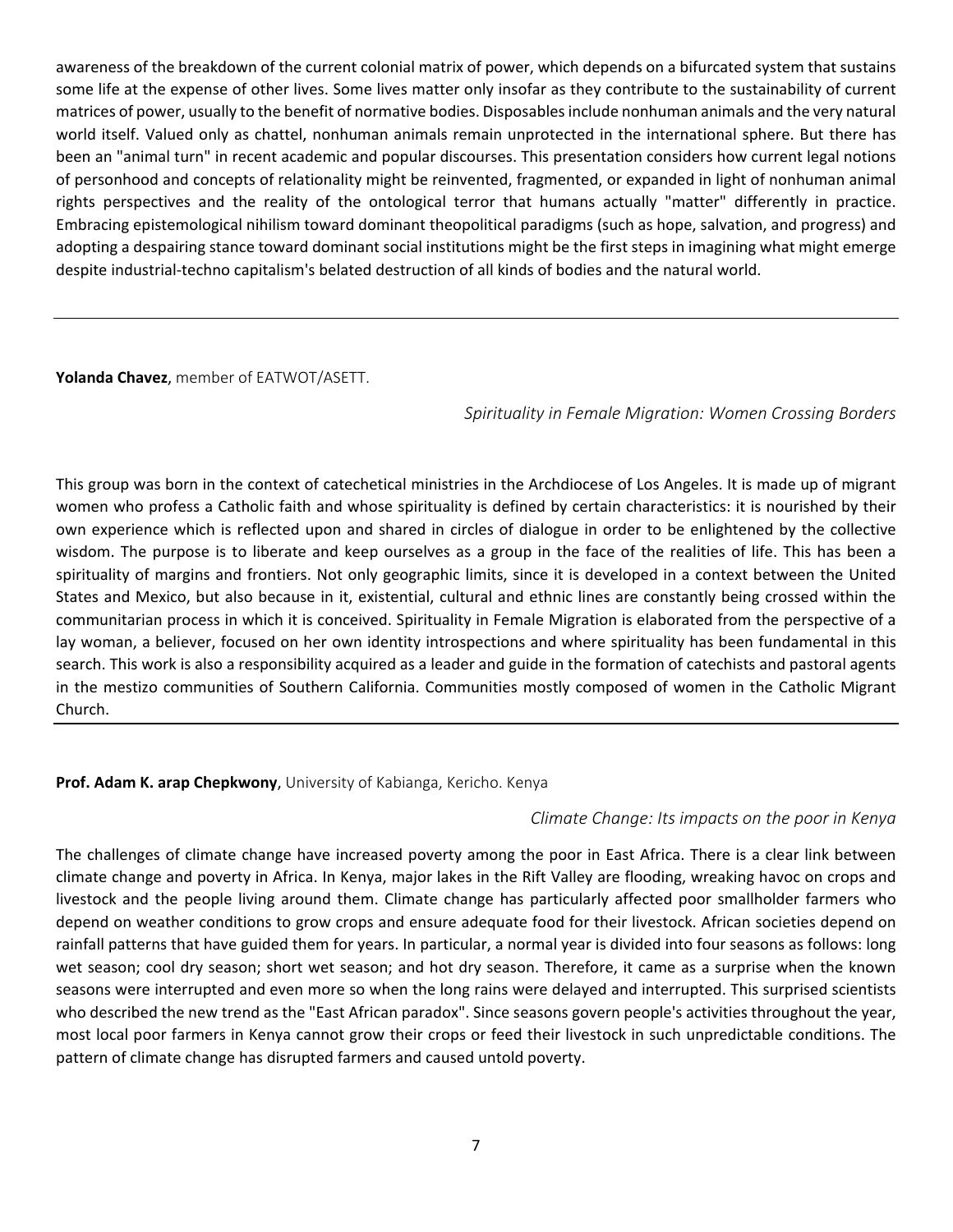**Ariane Collin**, coordinator of the Future of Social Christianity (Avenir du christianisme social) project in Quebec, Centre for Justice and Faith (Centre justice et foi)

**Patrick Renaud and Émilie Frémont-Cloutier**, two thirty-somethings involved in the project of the axis of exploration of the future of social Christianity in Quebec.

#### *Reshaping of the Social Justice Christian Movement in Quebec*

In Quebec, the Christian social movement (i.e., all Christian individuals, institutions and groups mobilized for social justice) has been involved in important struggles that have contributed to concrete social transformations. However, as in other parts of the world, this movement is at a crucial moment of transition. The challenge of transitioning to younger generations is pressing in a difficult social and ecclesial context. In the absence of succession, several meeting places and institutions are choosing to cease their activities or rethink their mission. It is in this context that the Centre for Justice and Faith launched a project in 2018 to reflect on the future of social Christianity in Quebec. In this presentation, we will report on the participatory process, fueled by the theory of change, of this reflection, we will present the nodes and paths of the future that it has revealed, through multiple kitchen assemblies and group reflections. We will focus on the exploratory part of the project, turned towards the margins of the current Christian social movement. The latter gave us clues to understand how commitment to justice is experienced among younger believers (20 to 49 years old). We will open the discussion on the hopes and needs that the dialogue between these people has made possible.

**Obrillant Damus** (Université de Sherbrooke, Université Quisqueya, Université d'Etat d'Haïti, Chaire UNESCO Éducations et Santé)

#### *Regenerative and Reparative Pedagogy*

Education can be compared to an iceberg whose emerged and submerged parts are represented respectively by the knowledge of the North and the knowledge of the South. The latter were developed by subalternized, enslaved and "genocidal" peoples to ensure their survival and to resist the monocultural violence of the dominant educational paradigm of the South and the North, which induces three types of knowledge destruction processes: exo-epistemic and selfepistemic, endo-epistemic and self-epistemic. It is essential to promote, teach and safeguard the knowledge of indigenous, Andean and Afro-descendant peoples, whose contribution to science and to human, ecological and planetary sustainability is undeniable. To accelerate the process of intellectual and epistemic decolonization of these peoples within the limits of a regenerative and restorative pedagogy, it is necessary to respect and teach their cosmovisions, their mother tongues, their knowledge with multiple dimensions, their ways of thinking, acting, existing and coexisting, as well as the relational ontology that underlies their social and cultural practices. Regenerative and restorative pedagogy consists in fighting against epistemicide practices that threaten our ontological existence, our ontologies, our cultures, our ecological spaces, our relationship with sacred forces and spirits, etc.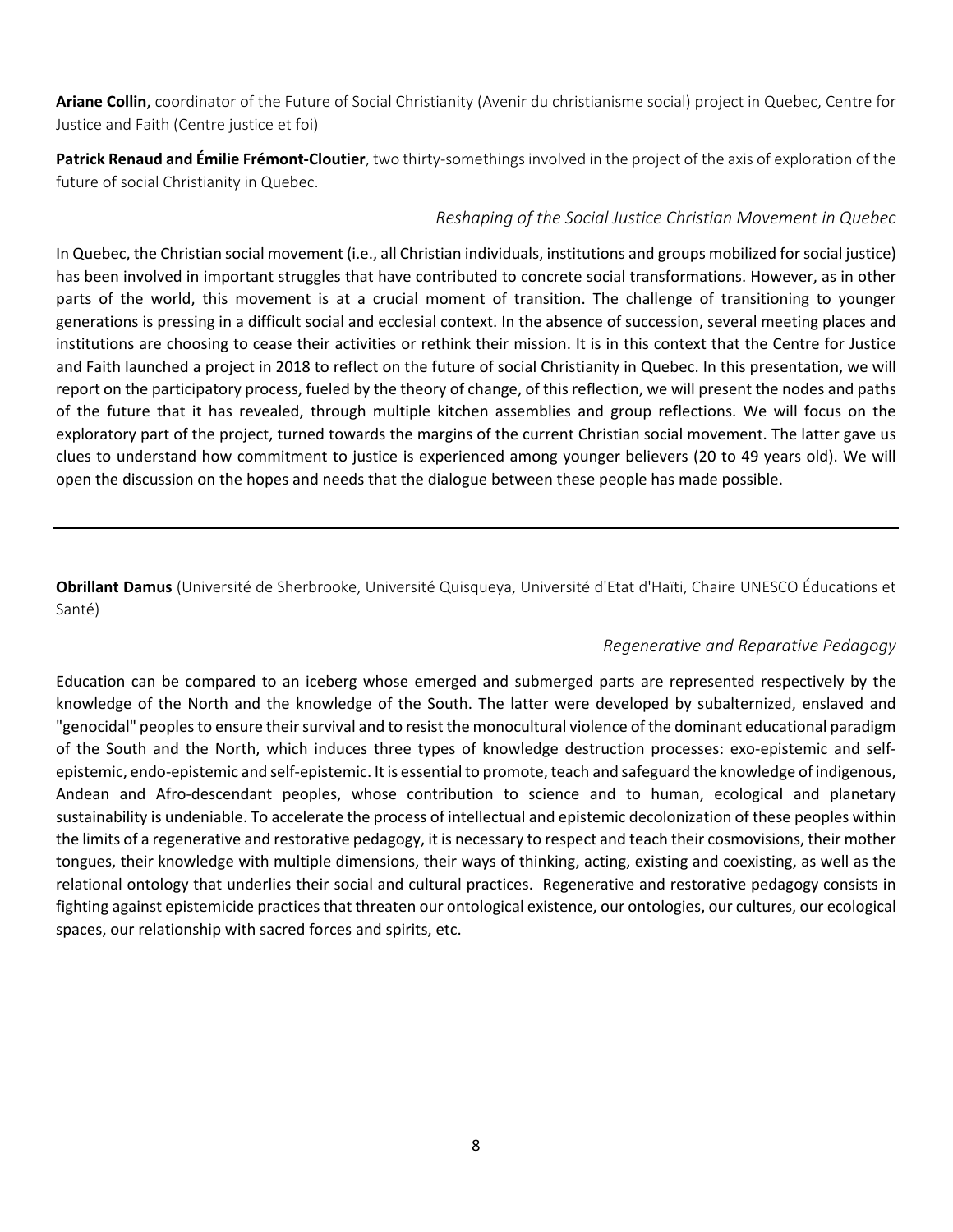**Karl Gaspar** CSsR, Professor at St. Alphonsus Theological and Mission Institute Davao City, Philippines.

#### *The Rise of Decolonial Theology in the Philippines to Promote Climate Justice*

From 1565 to 1898, Filipinos were under Spanish colonial rule. Given the close collaboration between the Spanish crown and the Vatican, the bridge of colonization and evangelization processes emerged. Spanish friars served as conduits of the Spanish king and rode on the colonial polity for conversion purposes. Eventually, as a result of their brutal subjugation, hundreds of revolts broke out throughout the archipelago, culminating in a national revolutionary war against the Spanish colonial forces that put an end to this regime. Throughout this process, the first seeds of the beginnings of a native "liberation theology" emerged. This constituted the nascent decolonization of the way of interpreting the Bible by highlighting its liberation content that would reach a new height in theological circles in the Philippines with Vatican II. In the 1960s, the situation in the Philippines worsened. This led to the articulation of a localized theology of Struggle. From the late 1960s until today, Filipino theologians have continued to enrich this theology as they continue to struggle to uproot the roots of poverty and oppression of the people. At the grassroots up to the hierarchical level of the Church in the Philippines, a decolonial theological discourse related to struggle and liberation is very much alive!

**Prof. Erico Hammes,** Graduate Program at the Pontifical Catholic University of Rio Grande do Sul.

#### *Theology of Peace and Nonviolence: The State of the Question*

The paper aims to present a perspective of theology of peace and nonviolence, in the context of war and violence, which ignores the real situation of many countries of the Global South. It indicates some critical movements in religions and theologies as a form of conflict resolution and the elaboration of a Just and Sustainable Peace Theology. It defends the thesis that the Semitic religious traditions - Judaism, Christianity and Islam - privilege love for others and peaceful coexistence, with the prohibition of killing. The Just War Doctrine has today become untenable in the face of the risk of nuclear weapons. It has been demonstrated that peace, positively, consists in living together well with each other, with others, with nature and with all the others (cf. Earth Charter n. 16f). Based on the founding texts, the pacifist traditions of Judaism, Christianity and Islam, the understanding of the educated human being and the reality of today's world, a hermeneutic of peace in the founding texts is proposed, the peaceful meanings of rituals and a practice of behavioral change in interpersonal and intergenerational relationships, coexistence with differences, and a political agenda of justice between nations and countries are pointed out.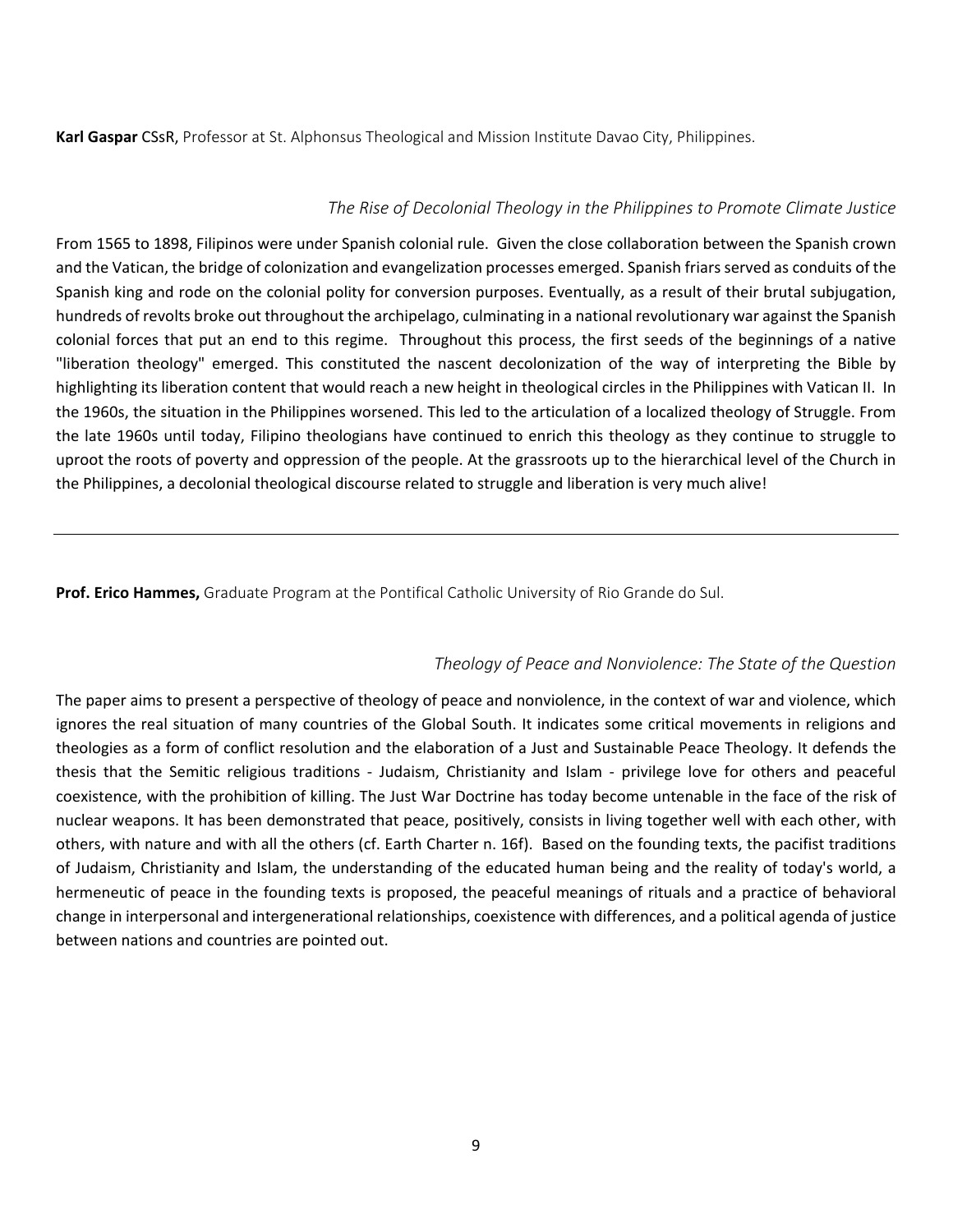**Diego Irarrazaval**, Chilean. He accompanies theological instances in Peru (and elsewhere). He teaches and writes from cultural processes and itineraries of faith, from native peoples and miscegenations, and from imaginaries of the sacred.

#### *Planetary Grief and Ethical Healing*

The universe is transversely sick. This requires ethics (in the corporeal, economic and political). In the Americas, it is women, youth, the elderly, migrants, who are accentuating the decolonial, emancipatory, utopian, and viable cry. We can confront illusions of the miraculous technology and unlimited progress; because they threaten basic needs, and induce dehumanization. In order to delineate horizons of hope, concrete tasks are developed. The alternatives come from ordinary people, and from professionals with a critical eye and ear. The "emerging paradigm" is a reciprocal and equitable care; that occurs between peoples and people, who respect every living entity. Human and earthly health sciences contribute to this. Worldviews with inter-cultural potentials are added. An individual-successful 'immoral' is opposed to ethics and policies in favor of the aching planet. Every bio-centric spirituality is recognized. We invoke the Spirit of Jesus, and other sacred entities.

**Dr. (Prof.) Protus O. Kemdirim** is a New Testament scholar, member of the Ecumenical Association of Third World Theologians (EATWOT), International Association of Missionary Studies (IAMS), West African Association of Theological Institutions (WAATI), and the Pan-African Association of Catholic Exegetes (PACE).

#### *Assuaging the Predicaments of Migrants (Matthew 23:35): The Experience of the Igbo Today*

Migration, whether internal or international, has been present since the beginning of humanity. In the Bible, migration is understood in other terms such as banishment, outcast, exile, refugee, etc., (Gen 12-25; Ex 1-15; Lev 19:34; Matt 8:20; 25:35; Gal 1:16; PIt 1:1; 2:11 and 1Pt 4:9). Jesus' experience as a child, whereby his family was forced to leave Palestine for Egypt as a result of the threat to his life (Mt 2:13-15) is an example of migration par excellence. In our time, global migration has become unprecedented than at any other time in history as the number of international migrants with a series of wars, whether in Europe (Ukraine) or Africa (Ethiopia). The Igbos, an ethnic group in Nigeria, since after the Nigeria-Biafra war (1967-1970) have experienced a migration, which is still continuing. Today Igbos are everywhere as migrants. It is difficult to imagine in which country Igbos are not to be found as migrants. Therefore, one may wonder what condition drives them to global migration besides the horrors of civil war. In the circumstance of being migrants, Igbos expose themselves to untold dangers. With narrative criticism and cultural hermeneutics as tools, the paper argues that the crossroads encounter employing Matthean considerations of mercy can alleviate the hardships of Igbo migrants.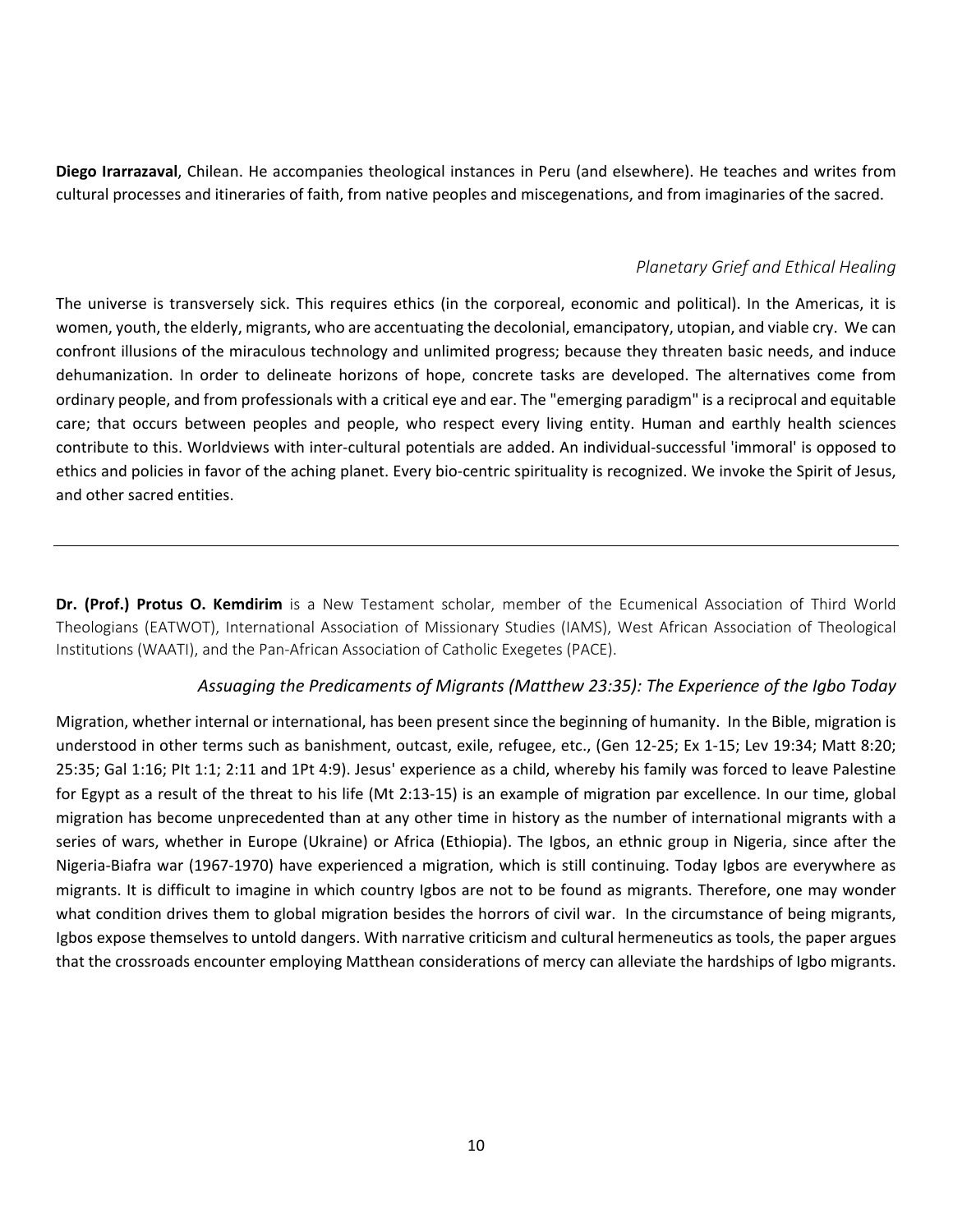**Cesar Kuzma,** Professor of Systematic Theology, Department of Theology, Pontifical Catholic University of Rio de Janeiro/Brazil (PUC-Rio), in the Graduate Program.

#### *Expectations, Resistance and Collective Responsibilities: The Encyclical Laudato Si and the Call for a New Social and Environmental Ethic, in View of the Commitment to the Common Home*

Today's world is undergoing significant changes, where new human and social, political and environmental situations demand a new posture and perspective of action in society. In the Encyclical Laudato Si', 2015, Pope Francis draws attention to these problems, accusing us that the serious crises that surround us today, of economic, social and environmental origin, especially climate change, mainly affect the poorest and most excluded of society, victims of a system that oppresses and an exclusionary economy. The COVID-19 pandemic, which still accompanies us in our daily lives, also drew our attention to this detail. In this context, the dignity of the human person, access to basic rights and goods, environmental freedom are mandatory agendas that are linked together, ensuring the vitality of a common home, where everyone is responsible and nourished by a hope capable of changing the focus of action, in resistance and transforming the structures of death into processes of life and liberation, and open to a call that points us to a new time. From the Encyclical Laudato Si, the following work aims to point out some emerging issues and, from them, to reflect theologically and launch the intention of a responsible hope.

**Afonso Murad**, Professor of Theology at Faculdade Jesuita (FAJE) and environmental educator.

**Santiago Pastrana Mazón**, student of Theology at Faculdade Jesuita (FAJE).

#### *Common Goods and the Care of the Common House. An Interdisciplinary Reading with Ecotheology*

In the socio-environmental crisis we are suffering globally, the emergence of care for the common good is related to the struggle against the predatory rationality of the neoliberal capitalist system. A system that in its globalization has generated a hegemonic paradigm of civilization. However, the management of the commons expresses alternative practice and values; another way of life. In other words, the commons manifest another rationality because they are managed on the basis of the principle of cooperation, reciprocity and co-responsibility. The commons express a political (struggle and resistance) and alternative (contribution) character to the current civilization paradigm. Therefore, through bibliographic research, our objective is to make an integral and interdisciplinary reading of the commons and its relationship with the care of the Earth, our common home. First, we will address the concept of the commons and its relevance. Secondly, we will review the possibility of relating this notion of common goods with the principle of the common good, developed by the magisterium of the Church. And finally, starting from ecotheology, we intend to make a theological-pastoral reading of the topic, highlighting both its contribution and its implications or challenges for life.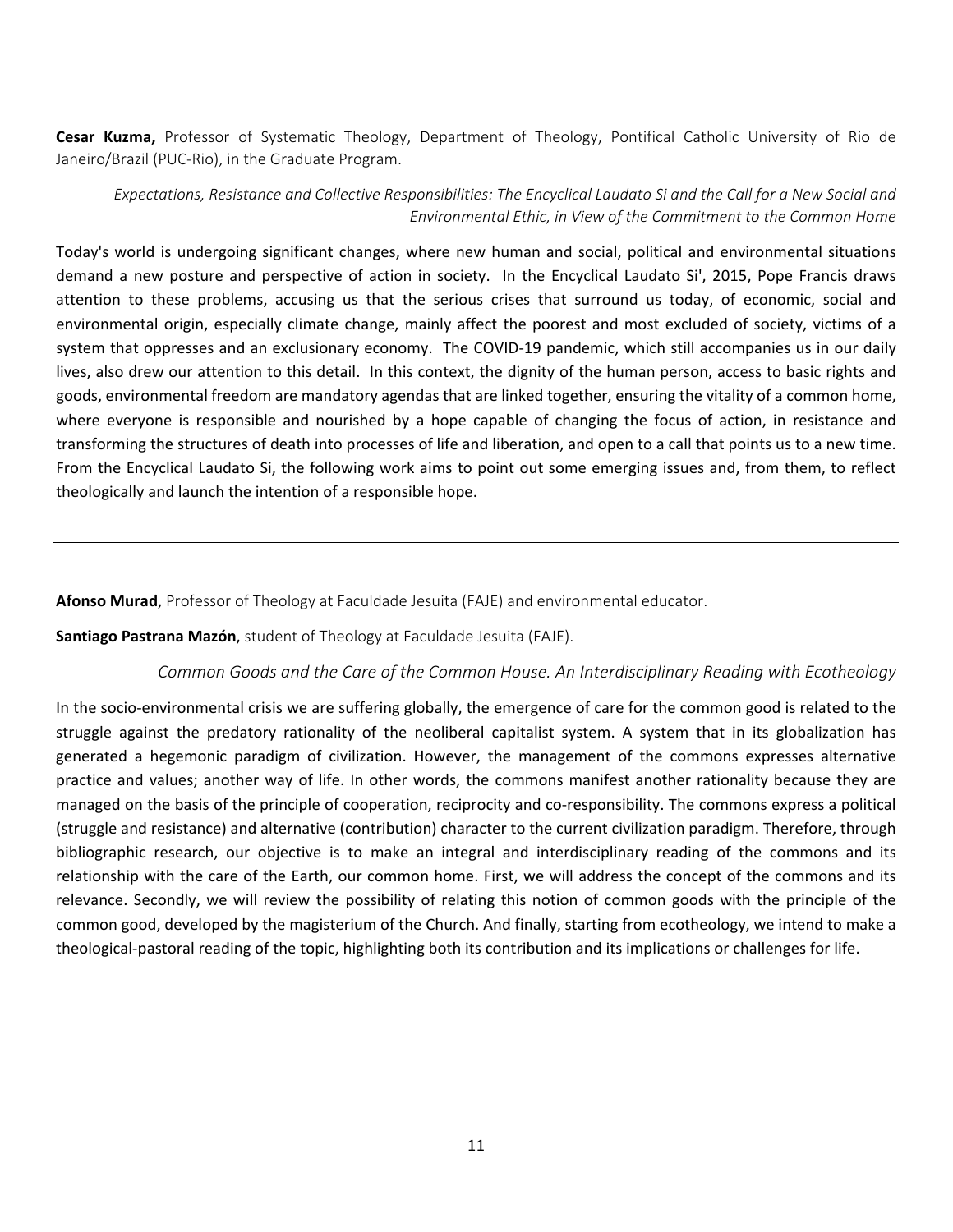**Alejandro Nava**, Professor of Religious Studies at the University of Arizona, is the author of "Street Scriptures: Between God and Hip-Hop", UChicago, 2022, among several other books.

#### *Liberation, Activism, and Religion in Hip-Hop and Reggaeton*

This presentation will explore the resurgence of prophetic voices and activism in hip-hop and reggaeton since 2010 or so. Like the classic Hebrew prophet, a poet and visionary who spoke for the poor and disenfranchised, the emcee emerged in late 20th century America to expose, condemn and lament all the wrongs and injustices of the world, especially when it comes to the sins of the rich and powerful, those who, as Amos said, "crush the poor into the dust of the earth." They came, as James Baldwin suggested about black musicians in general, to tell the story of black and monkey youth on the edges and crevices of the modern world, to give voice to their grievances and joys. And while it is surely true that prophetic sensibilities have not always been the strongest note in hip-hop and reggaeton, there have been ebbs and flows, in our day the tide is quite high for these trends. Fueled by Black Lives Matter, #MeToo, March for Our Lives and generally the resurgence of civil rights activism, hip-hop has regained its full-throated prophetic voice of late.

**Ignace Ndongala Maduku,** assistant professor at the Institute of Religious Studies at the University of Montreal.

*The Decolonization of Theological Knowledge in the DR Congo: Prospects for an African inculturated and Liberating Theology*

My paper explores the potential of decolonial thinking by looking back at the theology of inculturation practiced at the Catholic University of Congo. Founded in 1957 by Belgian missionaries as a corollary of the colonial action undertaken in the Congo by King Leopold II, the faculty of theology of this university, the first in Black Africa, has lived its Catholicity over time through the Catholic militancy of its faculty, the mimicry of its internal organization, and the extraversion of its doctrinal orientation. In spite of the Africanization characteristic of the period of decolonization and the inculturation trend that followed, the theological discourse that developed there still retains the hints of a coloniality that serves as a matrix for the structures, subjects and research programs. It calls for an epistemological break with the survivals of a Eurocentric vision and dominant theologies that minorize the knowledge of the margins. I give an account of this rupture by outlining a decolonial theology based on the work of three African theologians: Boka Londi di Mpasi, Jean-Marc Ela and Oscar Bimwenyi Kweshi. I develop in their wake the liberating character of an inculturated theology.

**Dr. Marta Luzie de Oliveira Frecheiras**, full professor in the Department of Philosophy at the Federal University of Ouro Preto (UFOP). She is a member of the Board of Directors of the Brazilian Society of Moral Theology (SBTM).

**Dr. Luiz Albertus Sleutjes,** Professor of Theology at the Center for Applied Human and Social Sciences of PUC-Campinas-SP. Member of the Brazilian Society of Moral Theology (SBTM).

#### *The Biblical Basis of the Concept of Redistributive Justice in Mt 5:6 and Mt 5:45*

This joint communication refers to research in moral theology from the biblical concept of distributive justice in Mt 5:6 and Mt 5:45. The grammar of divine ethics present in the common house (cf. LS, 94) inspires conversion and new just praxis. There are two meanings of the Greek term dikaiosýne (justice), present in the New Testament: redistributive and relational justice. The first meaning is essential for the Jewish people to care for the orphan, the widow and the homeless. The second is more pragmatic and individual. Furthermore, the criterion for the justice of our actions is the impact of our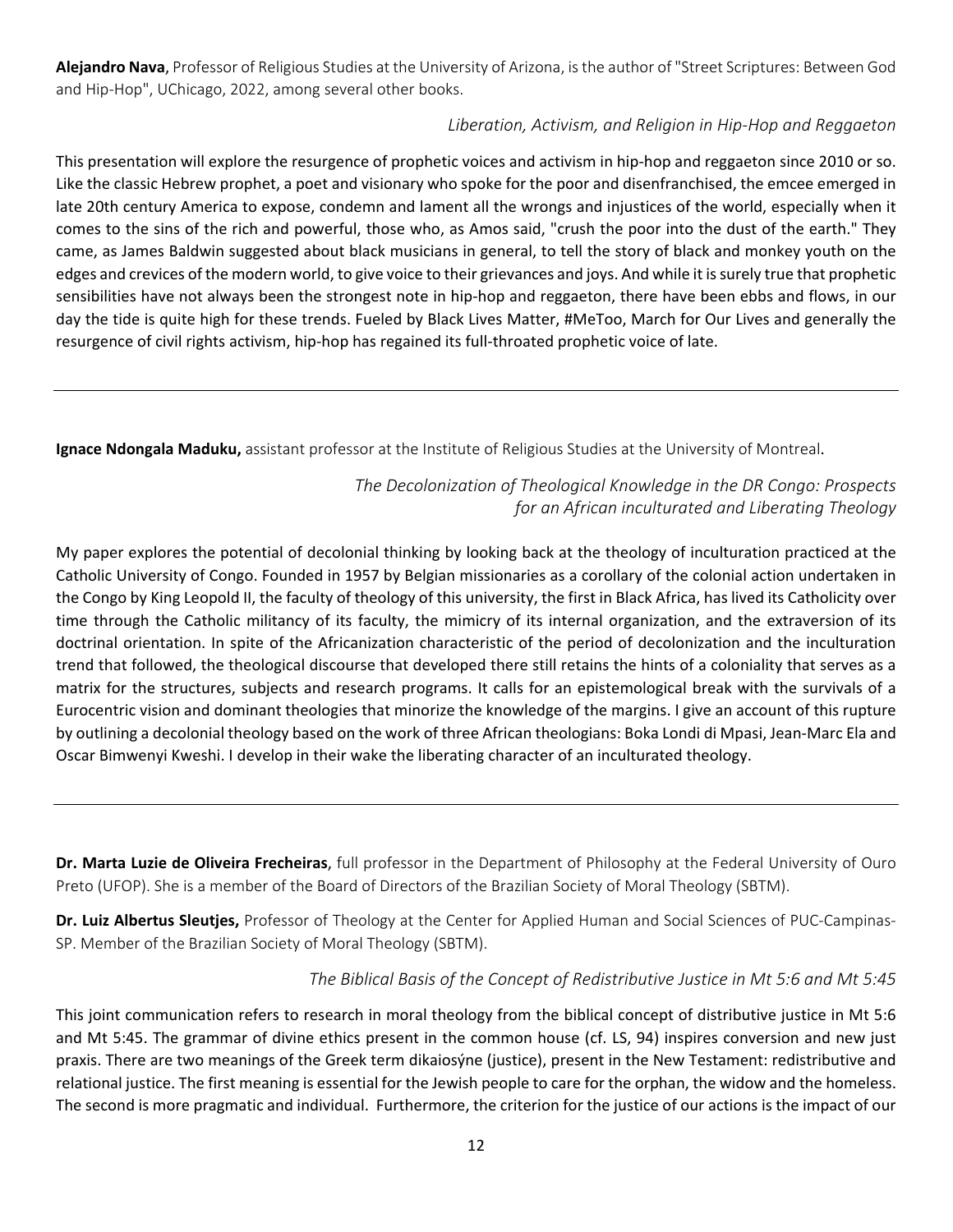actions on others. Therefore, without a proper understanding of the two senses of justice, it is practically impossible for fraternity to be realized in the world and for the common good. The more right conscience prevails, the more individuals and groups will turn away from blind arbitrariness and seek to conform to objective standards of morality. Mercy is the "praxical" key to justice, because it triggers new processes of reintegration with the impoverished and situations of fragility of the common home. The impoverished as a person or people become protagonists of liberation in a systemic conversion of ecological sin.

**Gareth L. M. Rowe** is the inaugural CAFOD-Durham Research Fellow and an honorary member of the Department of Theology and Religion at Durham University, Durham, UK.

> *A Liberated and Ecological Economic Enabling Environment: Reflections on Catholic Social Teaching in Light of the Pandemic*

"How can we emerge from the pandemic liberated from economic systems that damage the livelihoods and environments of those on the peripheries of those systems? Can we emerge in ways that are consistent with Catholic Social Teaching (CST) or should we challenge it? This presentation will provide the first external report on a project currently being undertaken by CAFOD with Durham University. The project undertakes an exploration of one of CAFOD's priority themes: "a just and green global recovery". It aims to reflect theologically on the pandemic and how it disrupted enabling economic environments and exacerbated structural inequalities and to suggest some ways forward as we begin to move out of the pandemic. The overall goal of the project is to contribute to advancing the vision of progress and the agenda for change in the CAFOD: Our Common Home (OCH) strategic framework, which itself was inspired by the vision of Laudato Sì and Pope Francis that "we do not face two separate crises, one environmental and the other social, but rather a complex crisis that is both social and environmental." It will be based on an integral ecology approach. OCH points out that, in an integral ecology approach, "everything is connected."

**Mag. Veronika Thaller**, in charge of the Action of the Magi (Aid Organization of the Catholic Youth Movement) at the regional level.

Glory to Orbán Alone! A Subversive Reflection from the Lutheran Community of the House of Mándak

"Soli Deo Gloria ", with these words the Prime Minister of Hungary, Viktor Orbán, ended his governmental statement in 2018. The authoritarian policy on the part of Orban and its ideological foundation in Christianity let the memories of the Greco-Roman imperial cult in the time of Jesus and the first Christian communities emerge. In the face of the use of imperial power and the divinization of power in the hands of Orbán, a united and decisive reaction is needed on the part of the "Jesuanized" Christian churches. Obviously, in the present socio-political circumstances a free and liberating Christianity is at stake. The Mándak House in Budapest represents a minority of Christian communities that resist collaboration with the present government. This socio-political reflection wants to recover in the light of the Gospel important dimensions of Jesuit praxis that help to subvert the current paradigm of imperial power.